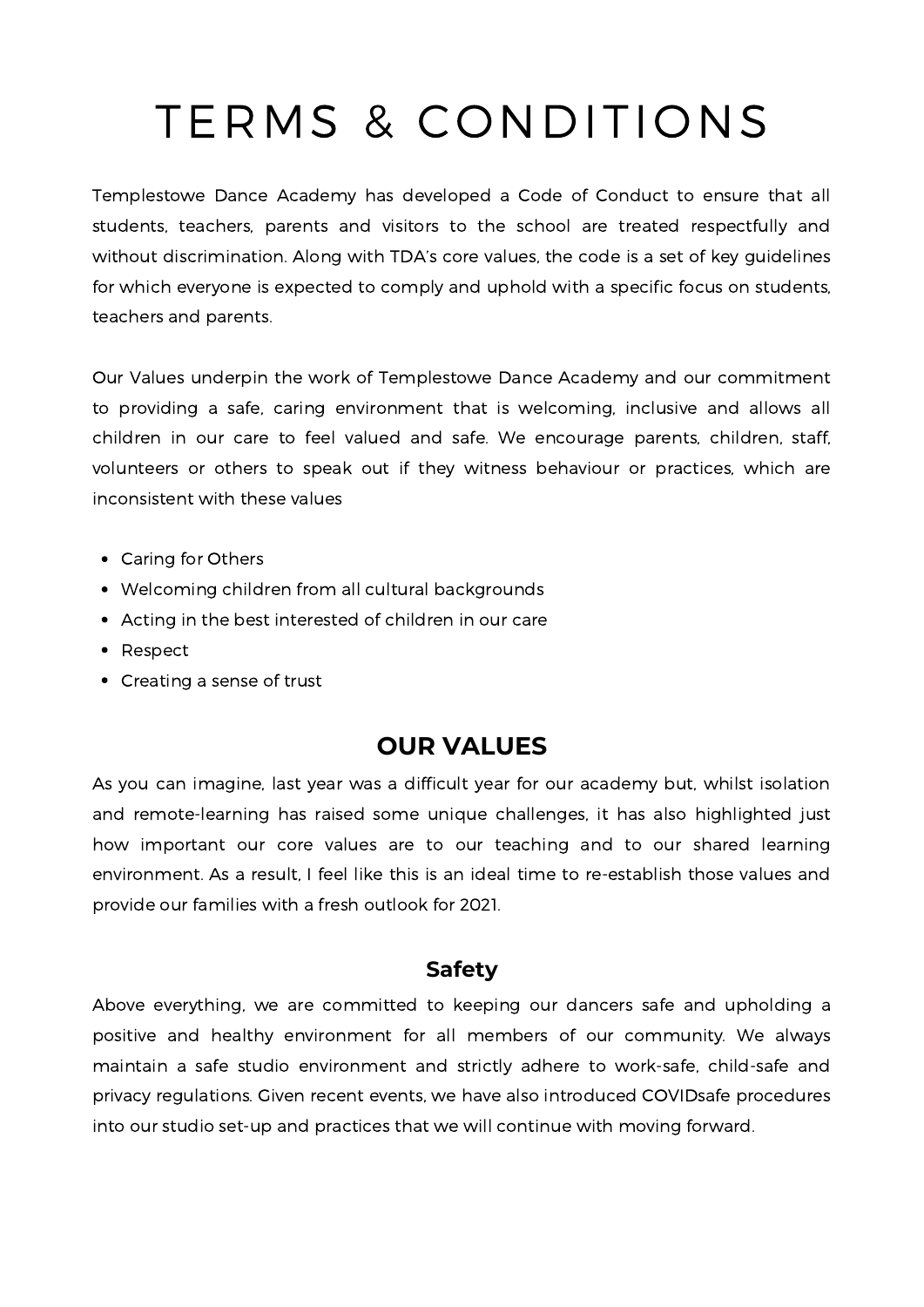#### **Enjoyment**

We believe that enjoyment is paramount in learning to dance. For students to derive the greatest benefit from our classes, they need to be able to have fun and express themselves with a smiling body and mind. Dancing should be a positive experience that never feels like a chore to the student or their family, so we place particular emphasis on enjoyment in our classes.

### **Quality**

We pride ourselves on offering our students a quality dance education and maintaining best practice through our commitment to smaller class sizes, internationally recognised dance syllabi, and ongoing teacher training and development. We also deliver quality in our dance studio facilities, administration, and in our relationships with students and their families.

#### **Inclusive**

We genuinely believe that dance is for everyone; regardless of age, experience or physical ability, and that everyone deserves to be encouraged and learn at a pace that is comfortable to them. We work with families to place students in classes best suited to the individual and we always strive to create a supportive and caring environment in our classes and events.

#### **Leadership**

Whilst we recognise that many of our students may not pursue a professional career in dance, we aim to provide all our dancers with skills that are transferable to other aspects of life. Through our mentorship program, we provide our dancers with opportunities to gain leadership skills and become role-models for our younger students as well as positive members of their community.

#### **Respect**

We promote respect in everything we do as an academy because, not only is it a traditional principal of dance, it gives every member of our community an opportunity to feel valued for who they are and what they have to offer. Our mantra is to respect your peers, respect your teachers and respect your studio and/or surroundings, but above all respect yourself and always be your best.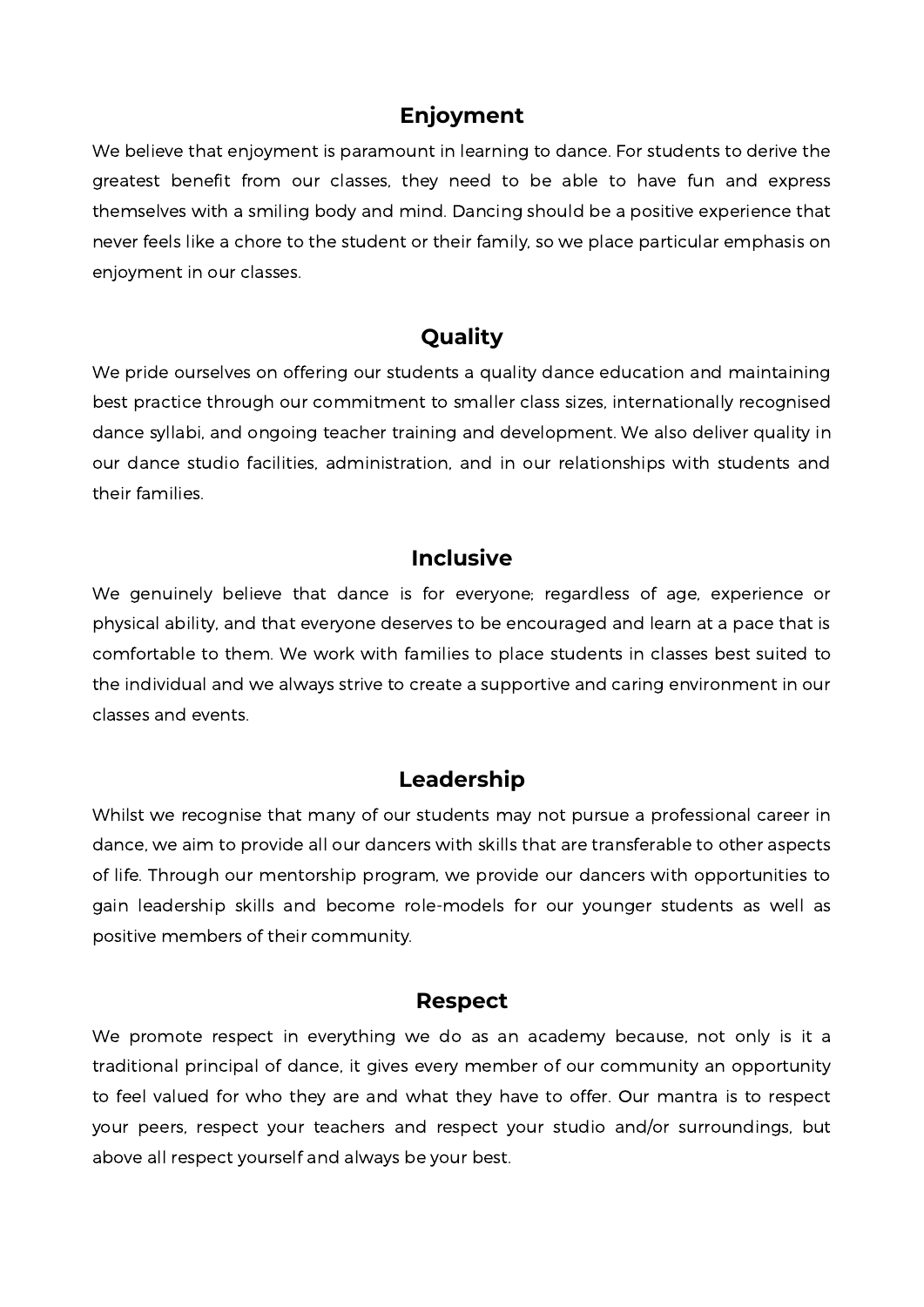### **Resilience**

If nothing else, 2020 has taught us that we are all capable of resilience and that we can evolve and pursue our passions regardless of what life throws at us. As a dance community, it has brought us together in new ways, challenged us to be more versatile in our approach, and given us all a new appreciation for what the studio environment has to offer.

## **STUDENT CODE OF CONDUCT**

- Students should arrive 10 minutes before their class, student's need to warm-up properly to avoid injuries.
- Present to class in a tidy and well groomed manner. Long hair must be tied up. Ballet buns are to be worn for Ballet and acrobatic classes.
- Ensure correct TDA uniform, including appropriate dance shoes, are worn for all classes as outlined in the information booklet.
- Students will conduct themselves in a respectful manner to all other TDA students, classmates, teachers and staff.
- Students should bring labelled water bottles to class (especially in the hotter months).
- No food to be consumed during class.
- No mobile phones. Please turn off before class commences and leave in bags.
- Regular attendance at class is necessary to improve and progress especially at concert time when team effort is required.
- It is the students' responsibility to follow the teachers' direction in regards to safe dance practice in order to avoid injury.
- Show respect and care for studio equipment and facilities.
- When representing TDA outside of class times, please ensure you conduct yourself in an appropriate, respectful and professional manner.
- Students must respect that TDA shares its premises with other organisations. Students should take care not to disrespect or interrupt any other classes that are being held at the venues.

To ensure a happy and positive experience for all involved, it is important students (including carers or legal guardians) understand and comply with the above. **A breach in any of the points above in our Code of Conduct may result in a verbal warning. Continual breaches may result in cancellation of enrolment.**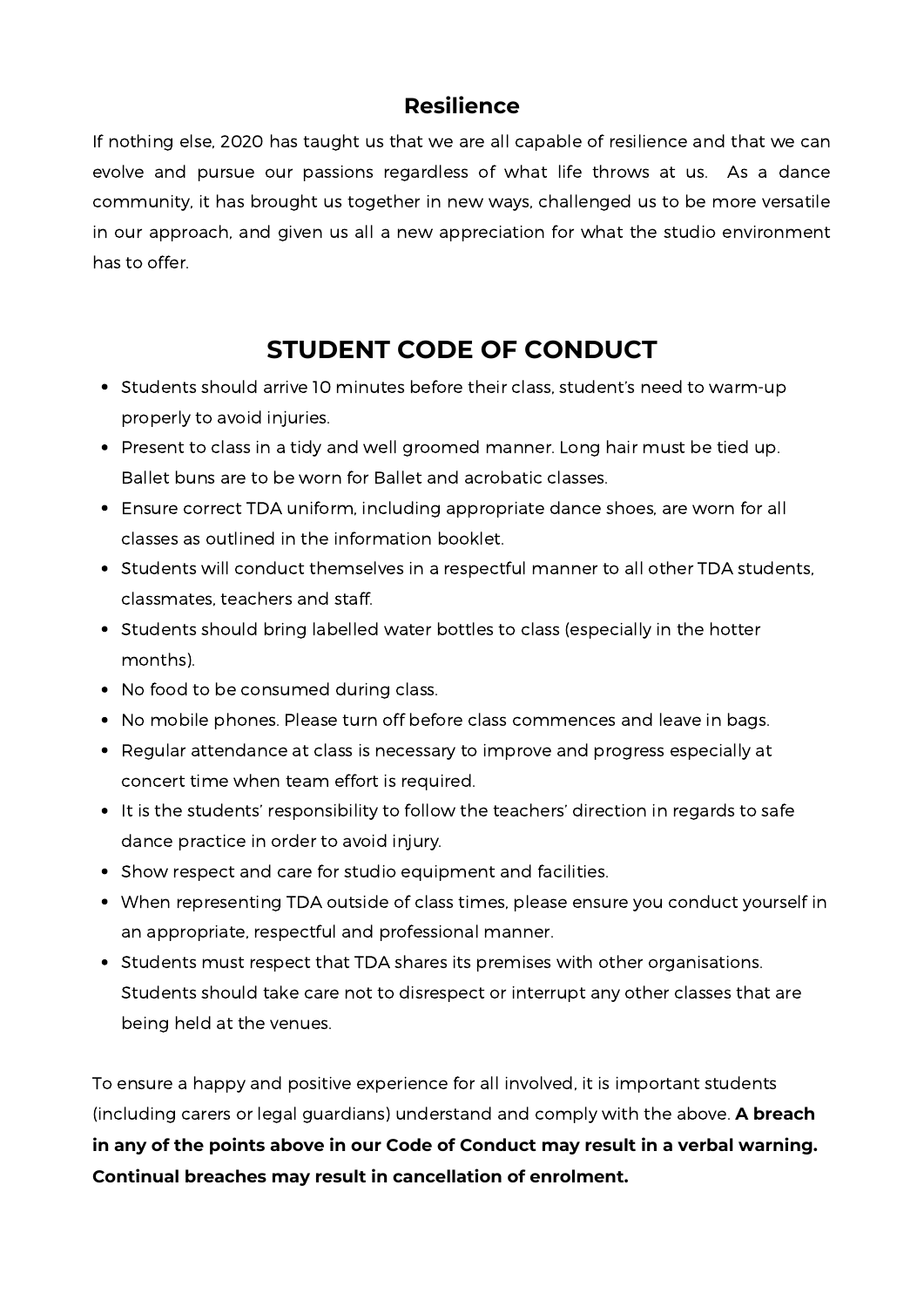## **PARENTS CODE OF CONDUCT**

- Please drop off and collect students directly to and from the studios' as some of our studios are shared facilities. Students will be asked to remain within the premises until they are collected.
- Please notify the office of any absences.
- Students must not participate in class without a registration form (online or hard copy) having been filled in and returned (for insurance purposes).
- Assist with Student's personal grooming prior to class and ensure uniform is worn and label all items of dance clothing and footwear as outlined in the information booklet.
- Parents cannot watch classes each week. Students learn better without distractions and this rule is for their benefit. We will have an Open week at the end of Terms 1 and 2 in which parents and families may view classes.
- If a student is absent on an ongoing basis we will reduce the number of concert items they participate in as a result. Please contact us if a student is going to be away more than 2 weeks.
- Understand that at times during a class it may be necessary for the teacher to touch a student in order to place their body in the correct position.
- Respect our approach to establishing and maintaining professional relationships with our students and parents by refraining from direct communication with staff via personal email, text, phone or social media unless on platforms managed directly by TDA or deemed necessary.
- Ensure siblings are supervised at all times, equipment is treated with care and the waiting areas are left tidy.
- Students must not attend another dance school without the permission from the Director.
- Demonstrate respect for teachers, students, staff and other parents at all times and raise any concerns with a teacher or staff member by making an appointment.

To ensure a happy and positive experience for all involved, it is important parents (including carers or legal guardians) understand and comply with the above. **A breach in any of the points above in our Code of Conduct may result in a verbal warning. Continual breaches may result in cancellation of enrolment.**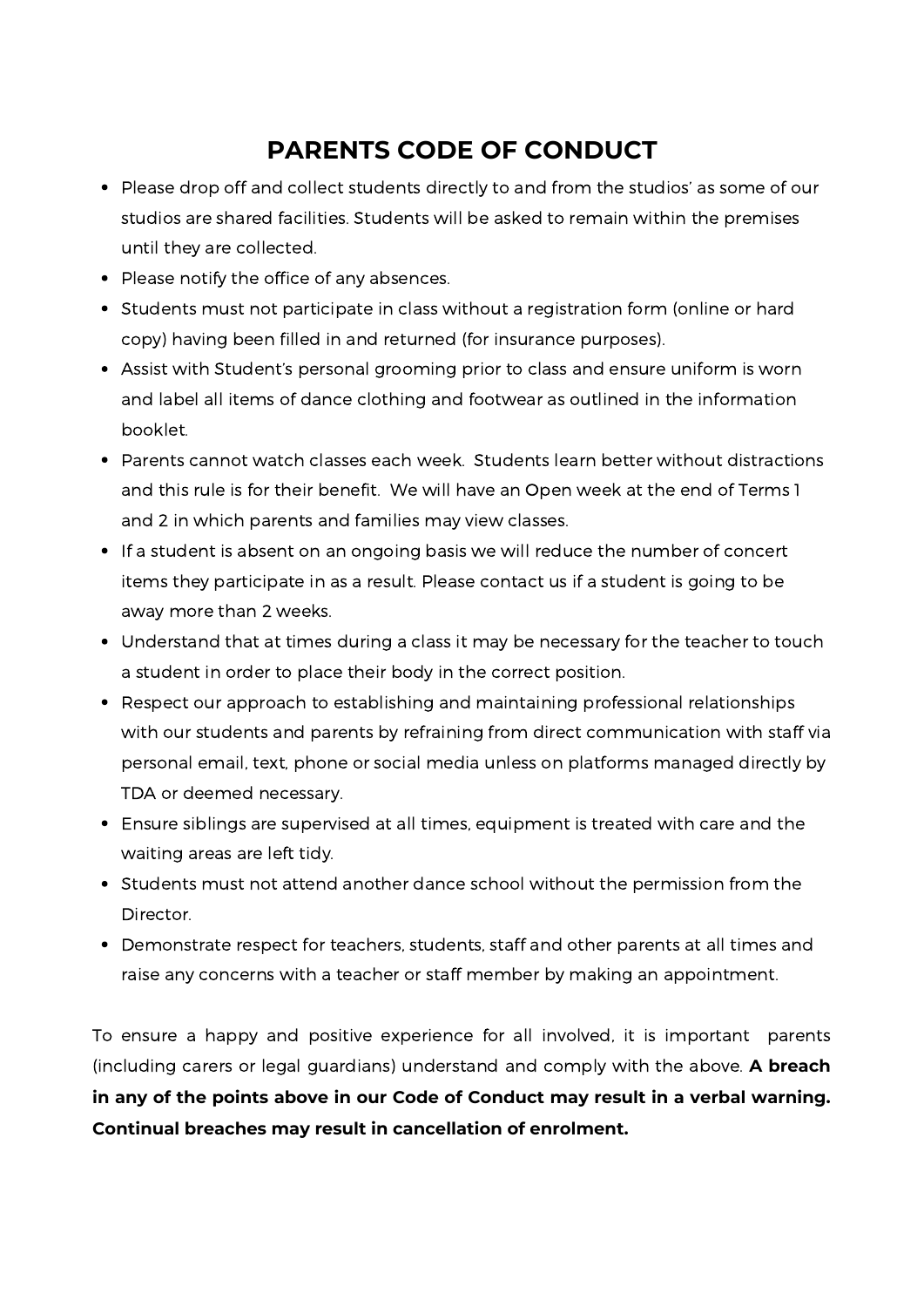## **STAFF & VOLUNTEERS CODE OF CONDUCT**

- All Staff and volunteers must adhere to Safe Dance practices at all times. This includes ensuring the dance space is free from potentially harmful obstructions and executing a suitable warm up at every class.
- All Staff and volunteers have a Duty of Care to all students from TDA.
- Staff must not develop any 'special' relationships with children that could be seen as favouritism.
- Staff and volunteers must not engage in open discussions of a mature or adult nature in the presence of children (for example, personal social activities);
- Staff and volunteers must use appropriate language in the presence of children.
- Staff and volunteers are discouraged in expressing any personal views on cultures, race or sexuality in the presence of children.
- Discrimination and intolerance are not welcome at TDA.
- Staff and volunteers are not to have contact with a child or their family outside of our organisation without TDA's knowledge and/or consent.
- If an injury or accident occurs teachers will take appropriate steps, i.e.: contacting injured students parents/TDA director, applying basic first aid if necessary, calling ambulance if necessary and entering details in the Accident Book. These procedures are outlined in the Accident Book.
- Staff and volunteers need to seek permission from The Director of TDA if themselves, students or parents wish to photograph, film or reproduce any part of a class.
- Staff and volunteers are to familiarise themselves with all details outlined in the 2021 Information booklet in particular dates, events, uniform and standards.
- Interaction with parents and students via social media is discouraged. Posting photos or videos of students on personal accounts is forbidden.

To ensure a happy and positive experience for all involved, it is important that staff, volunteers, extended friends and family members understand and comply with the above. **A breach in any of the points above in our Code of Conduct may result in a verbal warning. Continual breaches may result in cancellation of enrolment.**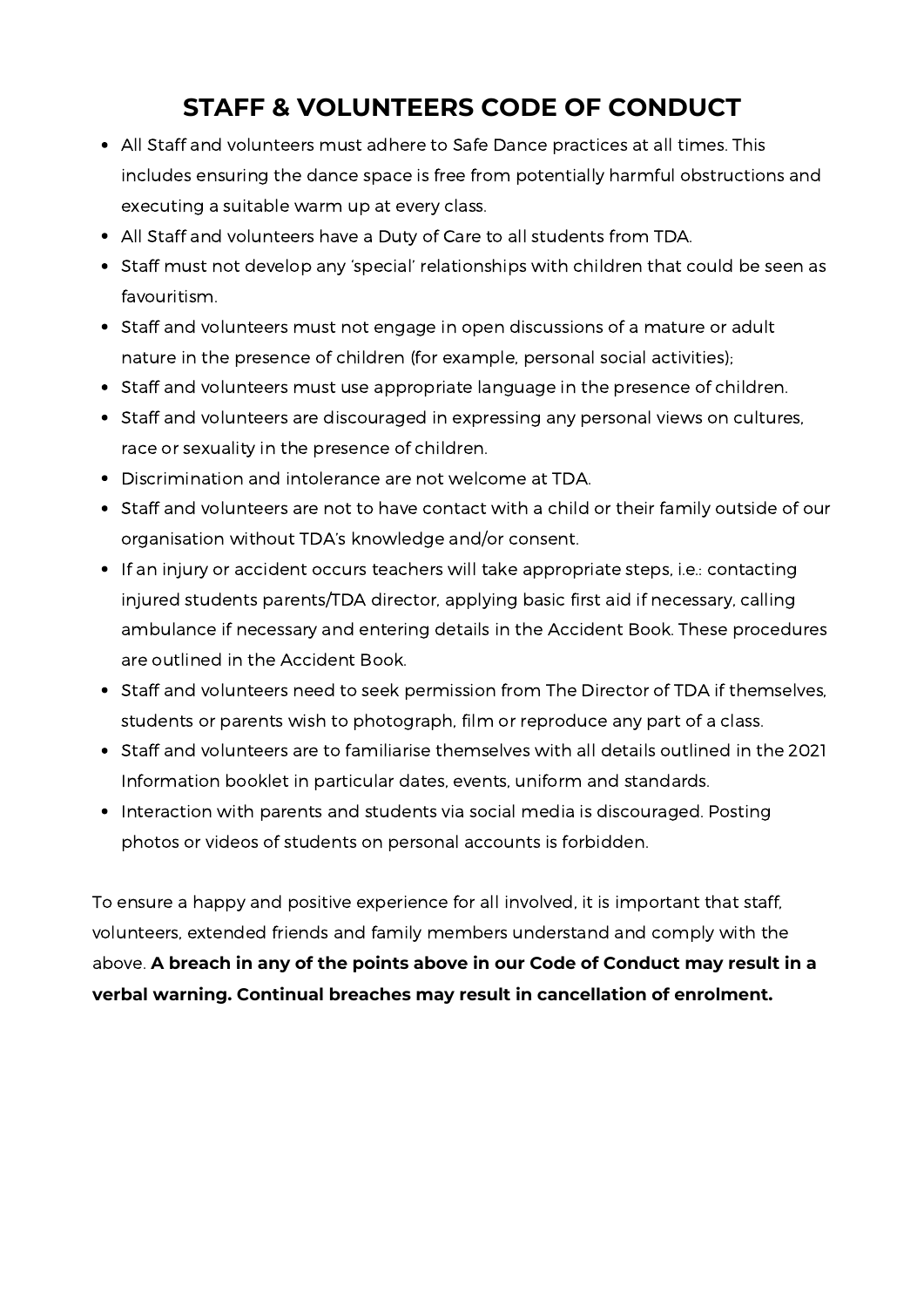# POLICIES

#### **MEDICAL INFORMATION POLICY**

- It is the responsibility of the parent/guardian to update the relevant medical details of the student either in writing or via our parent portal.
- Templestowe Dance Academy will not be held liable for any accident or injury that may occur.
- In the case of an accident, if deemed necessary students will receive medical care if a parent/guardian cannot be contacted.

#### **COMMUNICATION & MEDIA POLICY**

- All communication will be administered via email unless otherwise requested. This includes invoices, newsletters and reminders.
- Newsletters will be emailed each term, so please read for the latest information.
- Up to date information may also be obtained from our Facebook and Instagram pages.
- It is assumed that a students' photo may be used for promotional purposes (e.g. digital and print advertising, website etc.) unless otherwise stated when registering.

#### **SAFETY POLICY**

- Students should arrive 10 minutes before their class. Student's need to warm-up properly to avoid injuries.
- It is the students' responsibility to follow the teachers' direction in regards to safe dance practice in order to avoid injury.
- Please drop off and collect students directly to and from the studios, as some of our studios are shared facilities. Students will be asked to remain within the premises until they are collected.
- Templestowe Dance Academy is not responsible for the loss, theft or damage of personal belongings.
- For privacy, safety and copyright reasons, filming and photography of students is not permitted without the permission of the Director of Templestowe Dance Academy.

#### **EXAMINATION POLICY**

- If a student wishes to be considered for entry to an RAD ballet exam they must attend 2 ballet classes per week.
- If a student wishes to be considered for entry to a Comdance jazz exam (Grade 1 or higher) they must attend their normal jazz class as well as an exam class.
- If a student wishes to be considered for entry into a Comdance contemporary exam they must attend their normal contemporary class as well as at least 1 ballet class per week.
- Entry into any examination is at the teachers' discretion. Participation in an exam class does not guarantee entry, as a certain standard must be met in order for a student to be entered.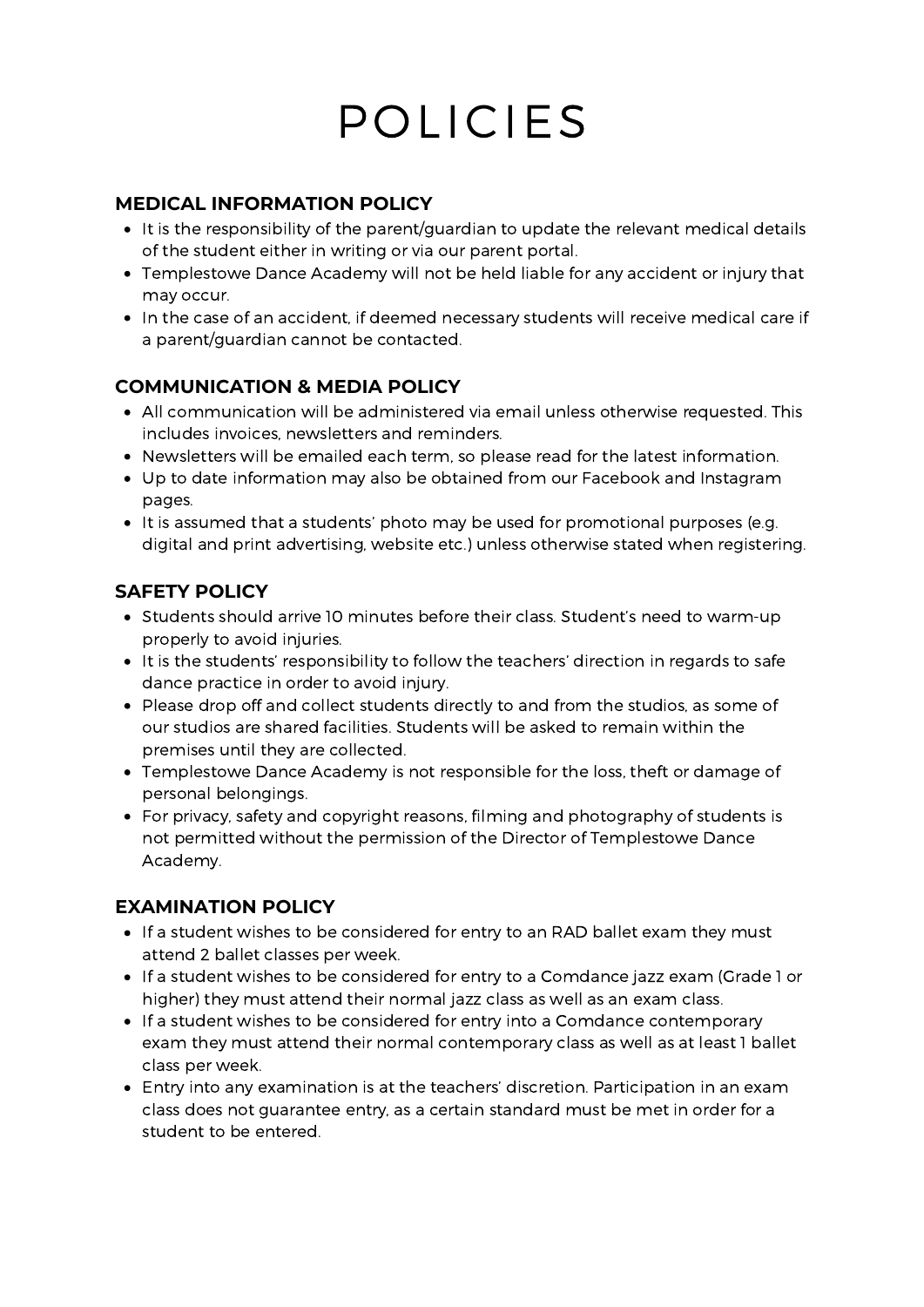# COVID-19 POLICY

This COVIDSafe Plan has been prepared to protect staff, students, and parents. Our primary focus is to keep our dance family safe.

All criteria for our return to the studio after lockdown is in accordance with current Victorian State Government guidelines. Please refer to the most current Victorian State Government restrictions: <https://www.dhhs.vic.gov.au/victorias-restriction-levels-covid-19>

We will advise you of any further updates once they are released.

#### **KEY ACTIONS TO STOP THE SPREAD**

- Wash your hands often.
- Use hand sanitiser
- Adhere to social distancing rules.
- Try not to touch your eyes, nose, or mouth.
- Cover your nose and mouth with a tissue when you cough or sneeze.
- Please stay home if you feel unwell, get tested and self-isolate pending results.
- Face coverings must be worn on site for all persons over 9 years of age (in adherence to most current government guidelines). Students may remove masks when participating in physical activities. Staff may remove masks when speaking to the students.
- All infectious waste disposables are to be placed in the correct waste bin this includes but not limited to; tissues, sanitiser/disinfectant wipes/ disposable face coverings.

#### **ADDITIONAL KEY POINTS**

Please see the following website for COVID-19 symptoms: https://www.dhhs.vic.gov.au/victorian-public-coronavirus-disease-covid-19

Students should not attend the studio in any capacity if they feel unwell or have been in close contact with a suspected case of COVID-19.

If found to have any symptoms related to COVID-19 as stated by DHHS, you must:

- Refrain from attending class
- Get tested
- Self-isolate pending test results
- Medical certificates may be required upon re-entry into the facility.
- Vulnerable students with medical conditions who may be at increased risk or those with underlying medical conditions should obtain advice from their doctor before returning to the studio.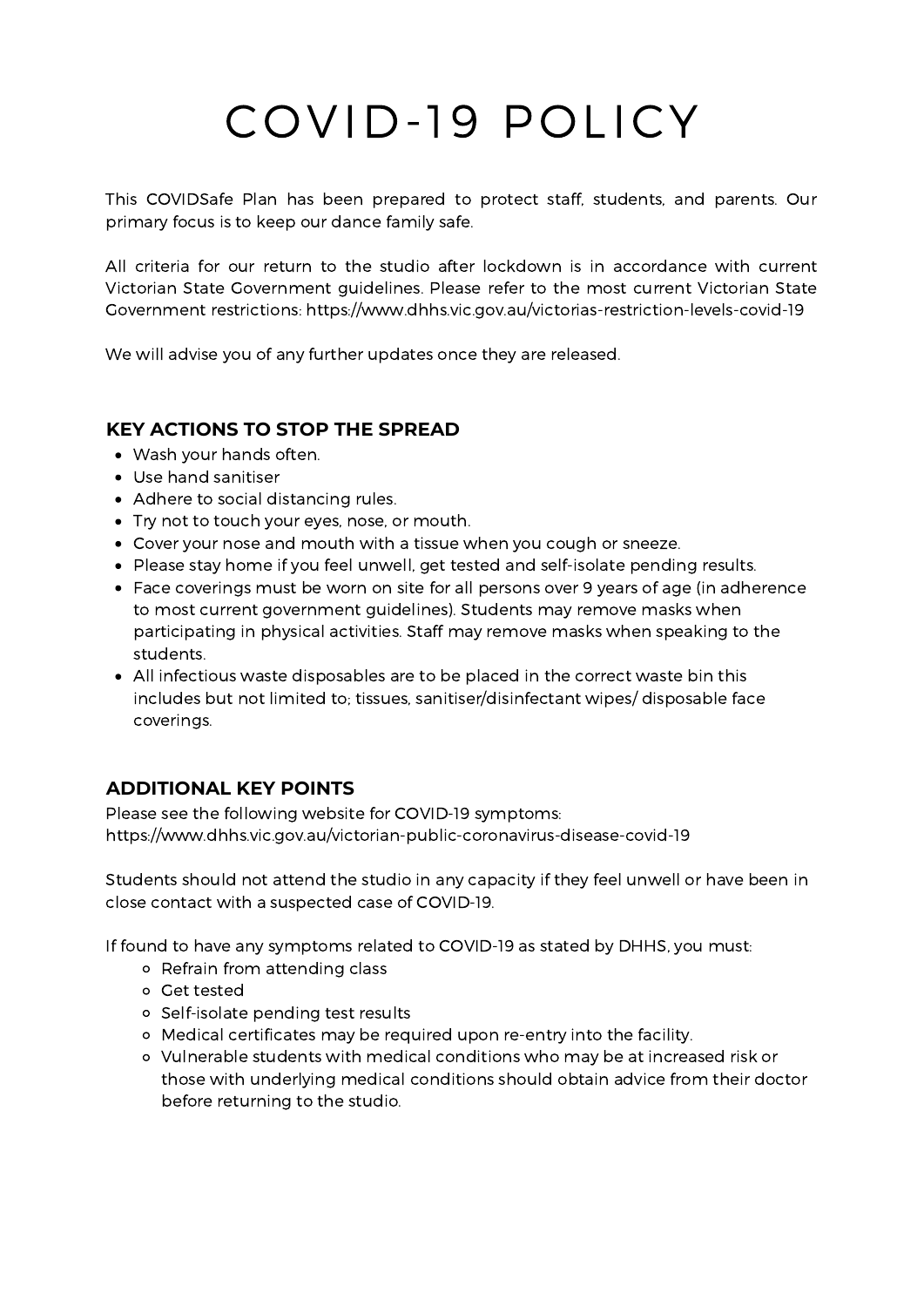#### **GENERAL FACULTY CLEANING & COVID SAFE PRACTICES**

- All staff and teachers have completed COVIDSafe Training.
- Cleaning will occur at the end of each day/evening
- Floors throughout the facility will be swept and mopped daily.
- Toilets, sinks, taps, soap dispensers will be wiped and sanitised before and after each class.
- Light switches, alarm keypad, door handles, doors will be wiped down after each class
- Studio doors will remain open where possible & will only be opened/closed by the teacher in that studio.
- Social distancing markers will be placed at the entrance and in the studio 1.5 metres apart.
- Signage will be displayed around the facility to educate and instil good hygiene practice, social distancing reminders and maximum person allowances per space
- Time allocated in between classes will allow for cleaning and safe transition between students.
- There will be sanitising stations placed in the entrance and studios.
- All students are to bring their own water bottles and any other required equipment & must take every item with them upon exit.
- No extra unrequired items are to be brought into the facility, please refrain from bringing dance bags, toys, books where possible. Acrobatics students will be asked to bring their own yoga mat.
- No extra persons are allowed on site, this includes parents/guardians, friends etc.
- Special needs students are exempt. Carers adhere to social distancing rules, must use hand sanitiser and wear face covering.
- Children 5 years and under may require a parent, this is to be determined by the class teacher and parent must adhere to COVIDSafe rules whilst on the premises
- All enquiries are to be done via email SMS or a phone call, please do not approach staff to discuss or ask questions. Please forward all inquiries to:

Cassie O'Sullivan [info@tda.dance](mailto:info@tda.dance) 0411273076

#### **VACCINATION REQUIREMENTS**

The Victorian State Government has mandated that all staff, students and parents/guardians 18 years and above entering the studio must be either fully vaccinated or have an exemption. At TDA the health and safety of our community is of our utmost priority and as such will comply with the governments requirements. Any students or parent entering the studio will be asked for the vaccination certificate or exemption to be sighted by the Covid check in marshall. We will not hold any copies of vaccination certificates however we will keep a record of students who's certificates have been sighted. Parents/guardians will be required to show their certificate each time they enter. Proof of vaccination certificates can be obtained through the Medicare App. If you require further help obtaining your certificate please contact us.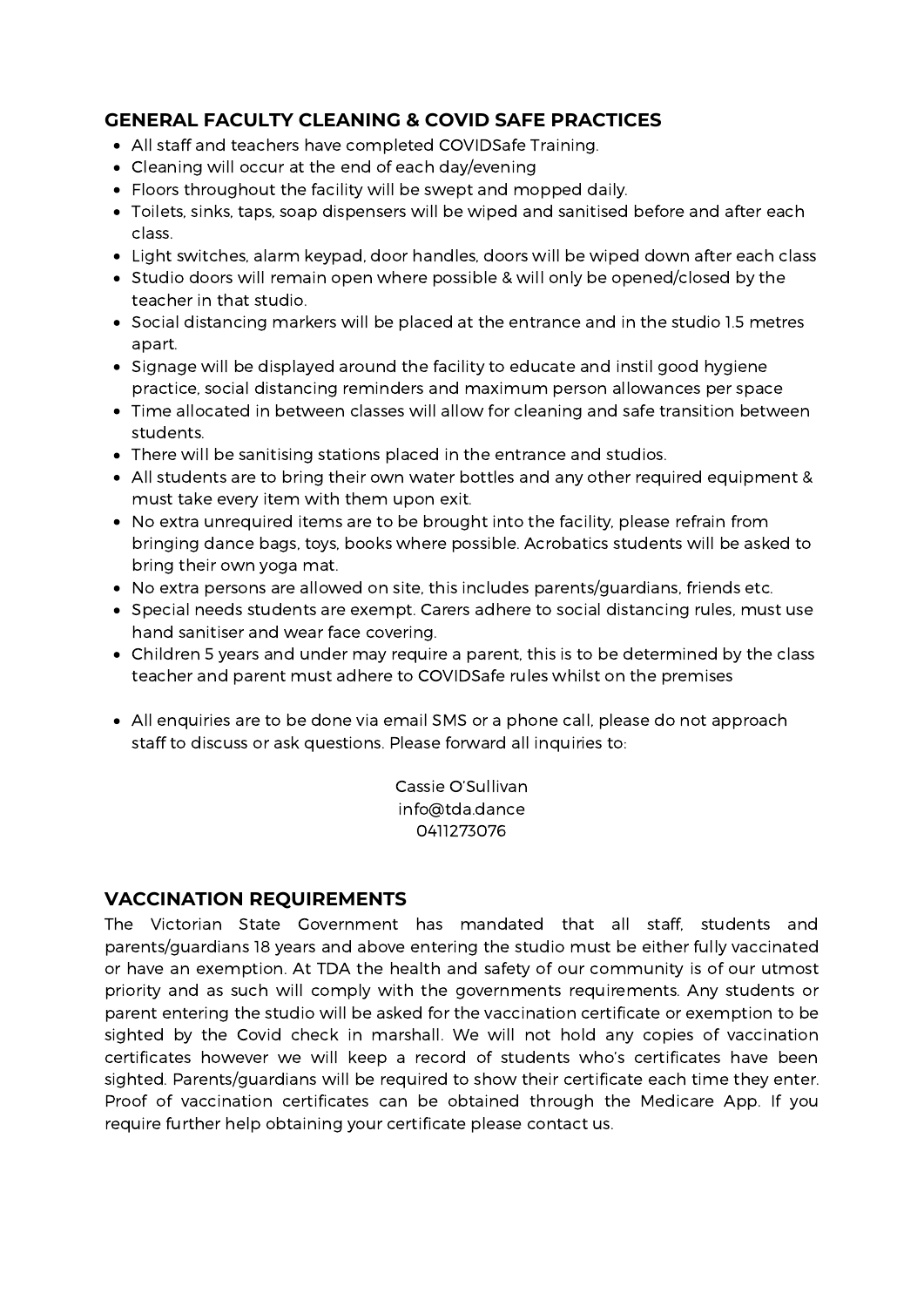#### **ARRIVAL OF STUDENTS**

- Students should arrive dressed in their dance attire and ready for class
- All students to enter the studio using the back entrance via the alley way which parallel to Rosella St. Parking is along Rosella St and Cassowary St.
- Parents/Guardians are to drop off their child at the entrance, whilst maintaining social distancing and not enter the premises
- All students to be signed in via the QR code.
- Staff will permit students to enter once ensured all other students have left and that sanitation of the rooms has been completed.
- Attendance roles will be diligently marked
- Inside the building, students are to adhere to social distancing rules by using the indication markers on the floor.
- Hand sanitiser will be used on all students upon their arrival.
- If a student is suspected of being ill, they will be asked to go home immediately and will be safely isolated from other persons.
- The studio door will remain open to avoid touch point contact and increase air flow.
- Students are always to remain 1.5 metres apart by using the distance markers as a guide.

#### **IN CLASS PROTOCOL**

- Doors will remain open
- Students are no longer required to wear face masks. We do encourage those that wish to do so to continue wearing masks.
- Students are to start on their marker and remain 1.5 metres apart from others.
- If Ballet barres are used in classes students will be asked to wipe down their area when they have finished using them.
- Teachers and staff will remain 1.5m from students always.
- No physical corrections, modifications or spotting will be done.
- No partner work or physical contact between students, students are to refrain from hugging, high 5s or close contact with others.
- Travel / corner / drills and choreography of dances routines will be taught maintaining social distancing requirements.
- Students that use the bathroom will need to sanitise their hands before leaving class and upon re-entry into class.

We do request to please use the bathroom before arriving at the studio if possible.

#### **CLASS CONCLUSION**

- Staff will mop floor at the conclusion of each class.
- Students must take all their belongings with them, any items left behind will have to be discarded.
- Students will hand sanitise and be escorted to the exit where parents are to collect them, parents and students must maintain social distancing during exit and pick up, even outside of the building.
- Exit from upstairs studio is via the back entrance (alleyway).
- Exit from the downstairs studio is from the front entrance (Rosella St).
- Teachers or a staff member will wait until each student is collected to ensure Child safety policies and procedures are in place. Please be on time to pick up your children.